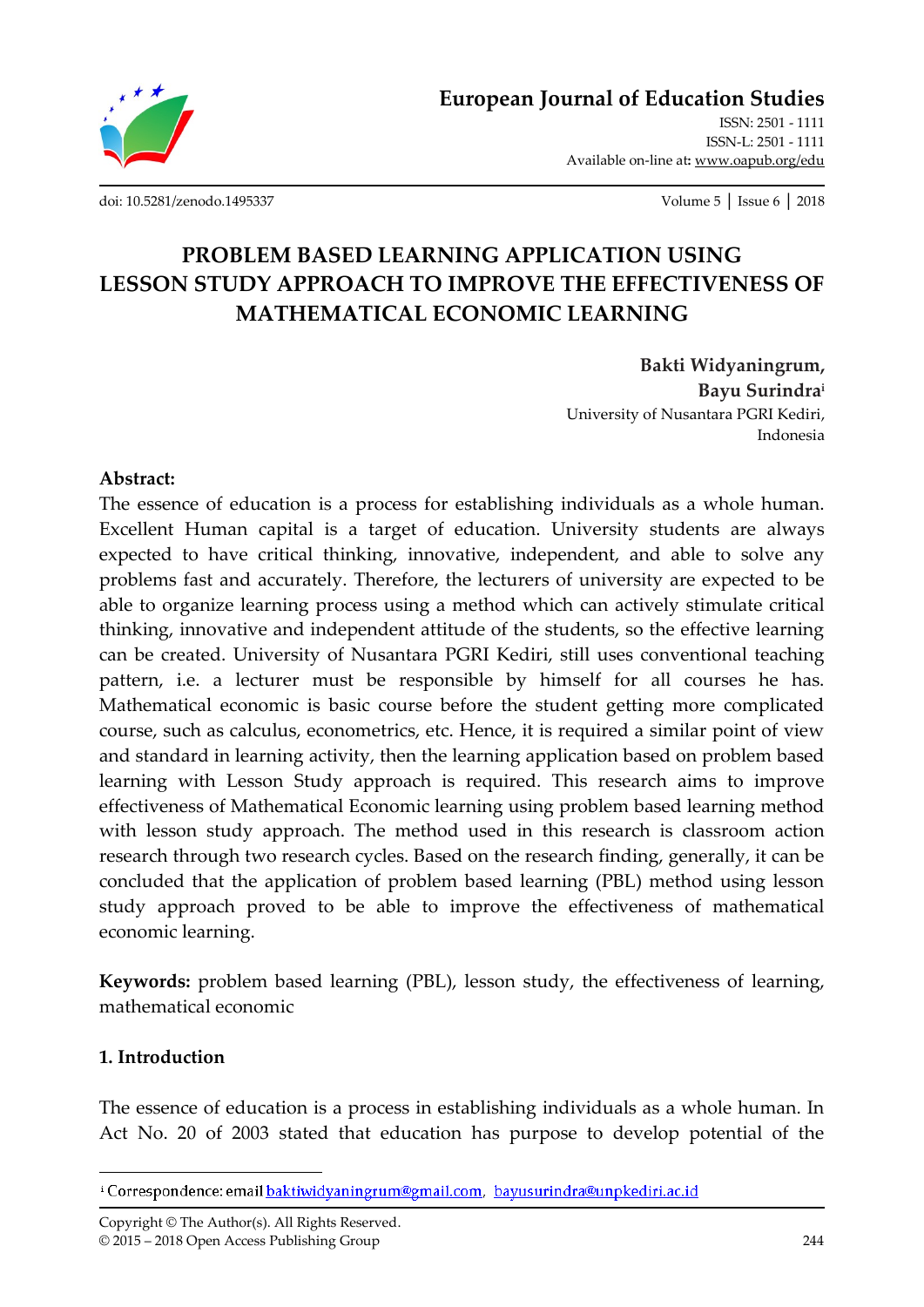students in order to be faithful to God, noble, healthy, knowledgeable, capable, creative, independent, and to be democratic and responsible citizens. *Excellent Human capital* is actually a target of education.

University students are always expected to have critical thinking, innovative, independent, and able to solve any problems fast and accurately. However, in fact, a lecturer organizes a learning process dealing with individuals who are still in the process of becoming adults both psychologically and intellectually. Intellectually, the students change from instructive and teacher centrist learner into independent and direct-self learner. Therefore, in university, the lecturers are expected to be able to organize learning process using a method which can actively stimulate critical thinking, innovative and independent attitude of the students, so the effective learning can be created. Hence, problem statement of this research is how can *Problem Based Learning* which use *Lesson Study* approach improve the effectiveness of Mathematical Economic learning? Meanwhile, this research aims to find out the difference of the students' effectiveness learning before and after *problem based learning* using *lesson study* approach is applied in mathematical economic course.

# **2. Literature Review**

According to Watkins, Carnell, and Lodge (2007) Effective learning should help students to: a) *think logically, independently and creatively*; b) *make rational decision*; c) *solve problems independently and in cooperation with others*; and d) *cope with stress and change.* In other words, in effective learning a lecturer should not only teach factual knowledge about course disciplines, but also guide them to improve their *skills to think*. Watkins, Carnell, and Lodge (2007) also stated that effective learning will create students who have: a) *Critical Thinking*, it means the students' ability in making conclusion based on data or statement given by their lecturer. It is also related to the accuracy of the statement given by the students. Furthermore, critical thinking always involves interpretation and logical reasoning; b) *Creative Thinking* means the students' ability to improve their idea or new product based on data or the statement given by lecturer. Creative thinking emphasizes on the students initiative skill to create an alternative or new action; c) *Problem Solving* is students' thinking skill to solve any problems appearing from the data or the statement given by their lecturer. The students who have ability in solving problem will usually conduct an observation by collecting any facts related to the data, then they will take the best action; d) *Decision Making* is students' skill to choose the best response from variety of choices.

Based on the 4 effectiveness learning output indicators above, each indicator can be described into *involved skills* within the table below: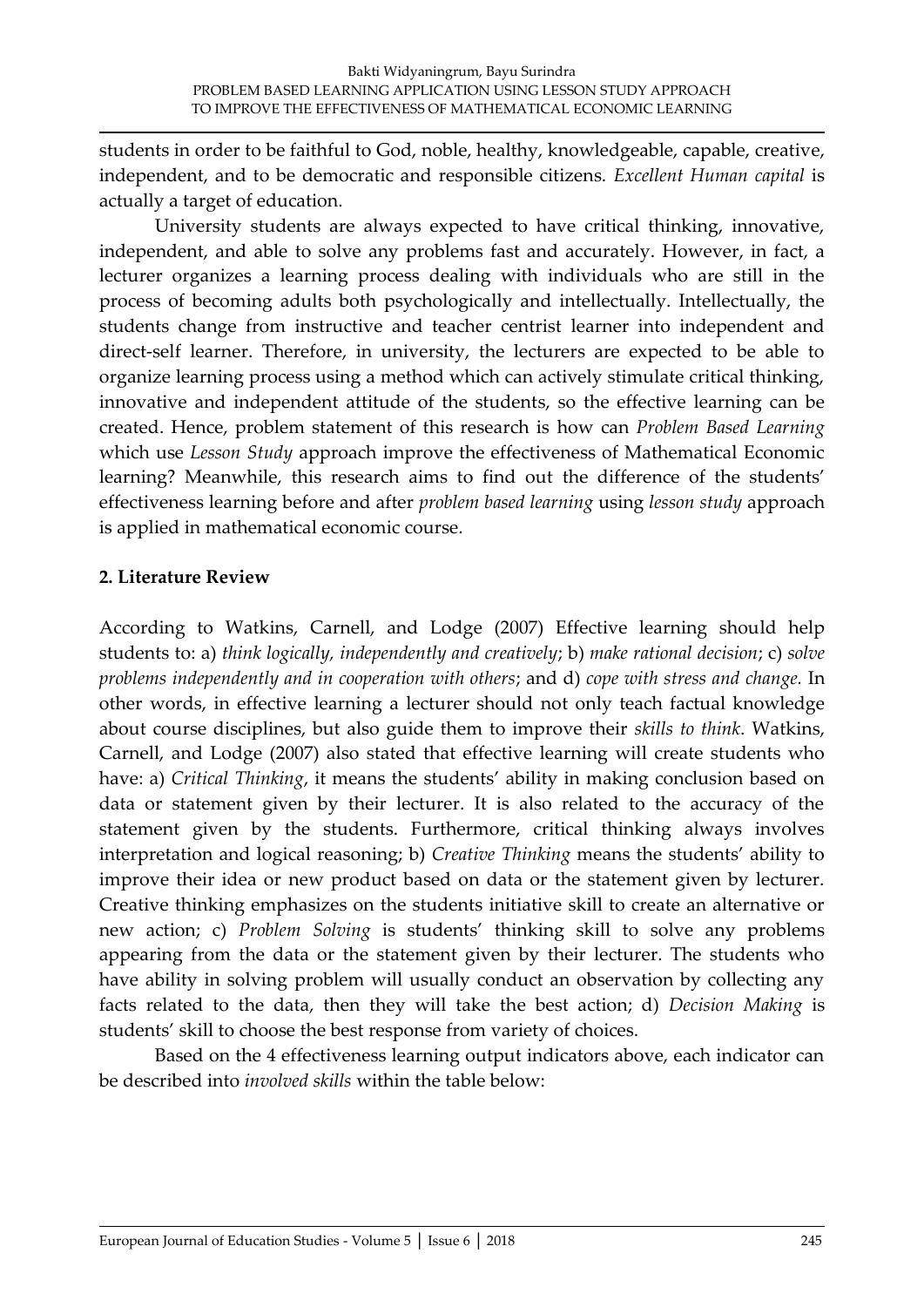#### Bakti Widyaningrum, Bayu Surindra PROBLEM BASED LEARNING APPLICATION USING LESSON STUDY APPROACH TO IMPROVE THE EFFECTIVENESS OF MATHEMATICAL ECONOMIC LEARNING

| <b>Critical Thinking</b> |                    | <b>Creative Thinking</b> |                    | <b>Problem Solving</b> |                     | <b>Decision Making</b> |                     |
|--------------------------|--------------------|--------------------------|--------------------|------------------------|---------------------|------------------------|---------------------|
| a.                       | Focus on question; | a.                       | Extend their pre-  | a.                     | Visualize the whole | a.                     | Assemble various    |
| b.                       | Analyze arguments  |                          | acquired skills to |                        | picture about a     |                        | information         |
|                          | or controversies   |                          | new or novel       |                        | problem,            |                        | relating to a topic |
| $C_{\star}$              | Judge the          |                          | situations         | b.                     | Analyze problems,   |                        | or an issue,        |
|                          | credibility of the | b.                       | Generate new       | C.                     | Systematize         | $\mathbf{b}$ .         | Compare the         |
|                          | statement          |                          | strategies to face |                        | information,        |                        | advantages or       |
| d.                       | Interpret the      |                          | problems.          | d.                     | Generate action     |                        | disadvantages of    |
|                          | statements, and    | C.                       | Engage in tasks    |                        | plans,              |                        | alternatives,       |
| e.                       | Generalize ideas   |                          | even when there is | e.                     | Prioritize action,  | $C_{\star}$            | Decide on the most  |
|                          |                    |                          | no obvious         | f.                     | Be flexible and try |                        | effective response  |
|                          |                    |                          | solutions,         |                        | different           |                        | or action.          |
|                          |                    | d.                       | Elaborate given    |                        | approaches          |                        |                     |
|                          |                    |                          | statements or data |                        |                     |                        |                     |
|                          |                    | e.                       | Confront questions |                        |                     |                        |                     |
|                          |                    |                          | with different     |                        |                     |                        |                     |
|                          |                    |                          | answers            |                        |                     |                        |                     |

**Source:** Watkins, Carnell & Lodge (2007)

Daule (2014) stated that one of ways to create learning effectiveness is to make the learning process focus on the students. Learning with students as focus is usually called as *Student Center Learning* (SCL), and it can use *Problem Based Learning* or PBL as one of *the student center learning* applications (Mishan, 2011; Collins and O'Brien, 2003; Lathika, 2016; Demirel and Dagyar, 2016). PBL is one of *student-oriented* learning, the approach taken in PBL is to request the students to make a research, and then combine the theory with the result gained in the field, next they should find practical solutions from the problems they found using their knowledge and skills they have.

Higher education institutions in Indonesia, especially in University of Nusantara PGRI Kediri, still uses conventional teaching pattern. For example, a lecturer should be responsible by himself for all courses he has. The lecturer's responsibility in learning is compiling learning device, dictates or teaching modules, carrying out the teaching process in the classroom and conducting evaluations and measurements by himself. Dalal (2014) revealed that conventional teaching patterns are less supportive in forming effective learning. Dalal (2014) also stated that it is required a *Study Lesson* to make the learning effective. *Lesson Study* comes from Japanese *jugyokenkyu,* it is a combination from "*jugyo"* which means *lesson* or learning, and "*kenkyu"* which means *study* or research. Hendayana (2006:10) explained that lesson study is a form of educator profession development through collaborative and sustainable learning assessment based on the collegiality principles and mutual learning to build learning community. Meanwhile, Meyer and Wilkerson (2011) stated that *lesson study* is a deliberation and collaboration process of a group of teachers to plan learning and conduct an observation activity to the students.

Lesson study means "*two teachers are jointly responsible for class and plan teaching together, plan instruction together, share teaching duties and design collectively all teaching aids*" (Alikabri dan Nejad: 2013). *Lesson study* has responsibility to create effective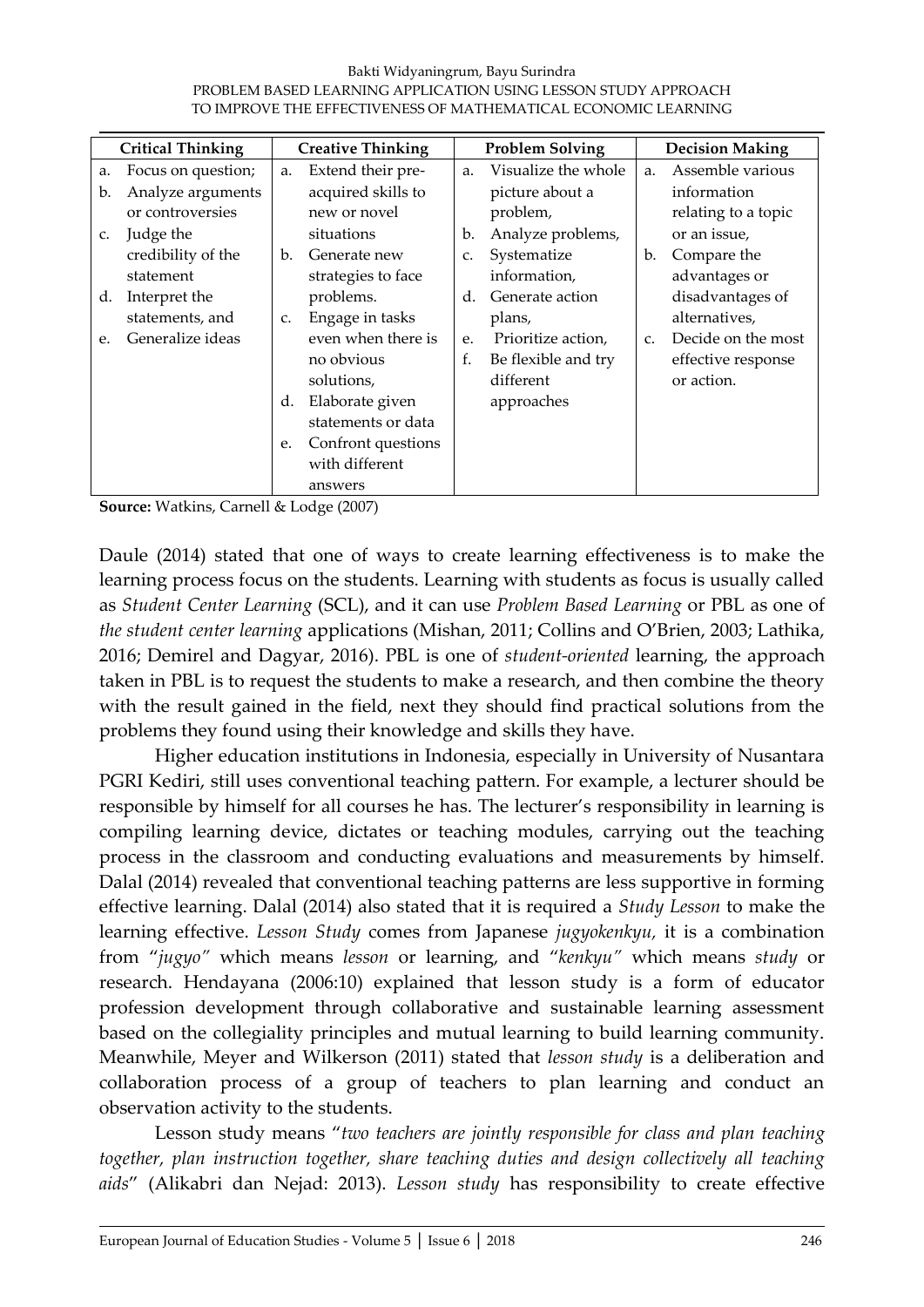learning (Dalal, 2014; Alikabri and Nejad, 2013; Syh, 2006; Litle and Hoel, 2011). Meyer and Wilkerson (2011) explained that lesson study is carried out in several stages, they are; a) *teachers work collaboratively to: formulate goals for students learning;* b*) teachers work collaboratively to: plan lesson;* c*) teachers work collaboratively to: teach and/or observe the lesson;* d*) teachers work collaboratively to: reflect on gathered evidence;* e*) teachers work collaboratively to: revise the lesson for improvement; and* f*) teachers work collaboratively to: reteach the revised lesson*".

Setyaningsih (2012) also explained that *lesson study* can be implemented in every meeting by conducting: a) plan; b) do; c) reflection; and d) follow-up. Furthermore, each stage will be explained by Setyaningsih when the research conducted, a researcher acts as a model lecturer and the colleagues act as observer. The task of colleagues is to make observations by filling out the evaluation assessment forms which have been provided. The next stage, they hold a reflection conducted after the lecture ends. In the reflection stage, the team will discuss the observation result. Next, the observers give suggestions to the model lecturer about learning implementation, and then the model lecturer is asked to give response and impression during learning process. In addition, reflection discussion result will be made as a feedback for improvement at the next meeting.



**Image 1:** PBL Conceptual Framework with a *Lesson Study* approach

Usually, the students have been framed that mathematics courses (mathematical economic) will be closely related to many questions and exercises, even the problem solving for these questions is impossible to be found in real-life. Mathematical economic is not a separate branch of economics, because mathematical economic is an approach to economic analysis. Kalangi (2012) explained that between mathematic and mathematical economic do not have any differences, because it will be difficult to understand mathematical economic without having comprehension about mathematic. Therefore, in learning mathematical economic, mathematical topics which are often used in economics should be chosen, i.e. functions, calculus, arithmetic progression and matrix. According to Abdullah, Tarmidzi, and Abu (2010) PBL is alternative learning strategy which can support the student in learning mathematic. Environment of PBL class gives the students a chance to develop their adaptation ability and change the learning method in order to be applicable to current situation. Hence, the problem based learning with lesson study approach is expected to improve the learning effectiveness of mathematical economics, and it is also expected to make the students think critically, creatively, able to solve problems and make decisions.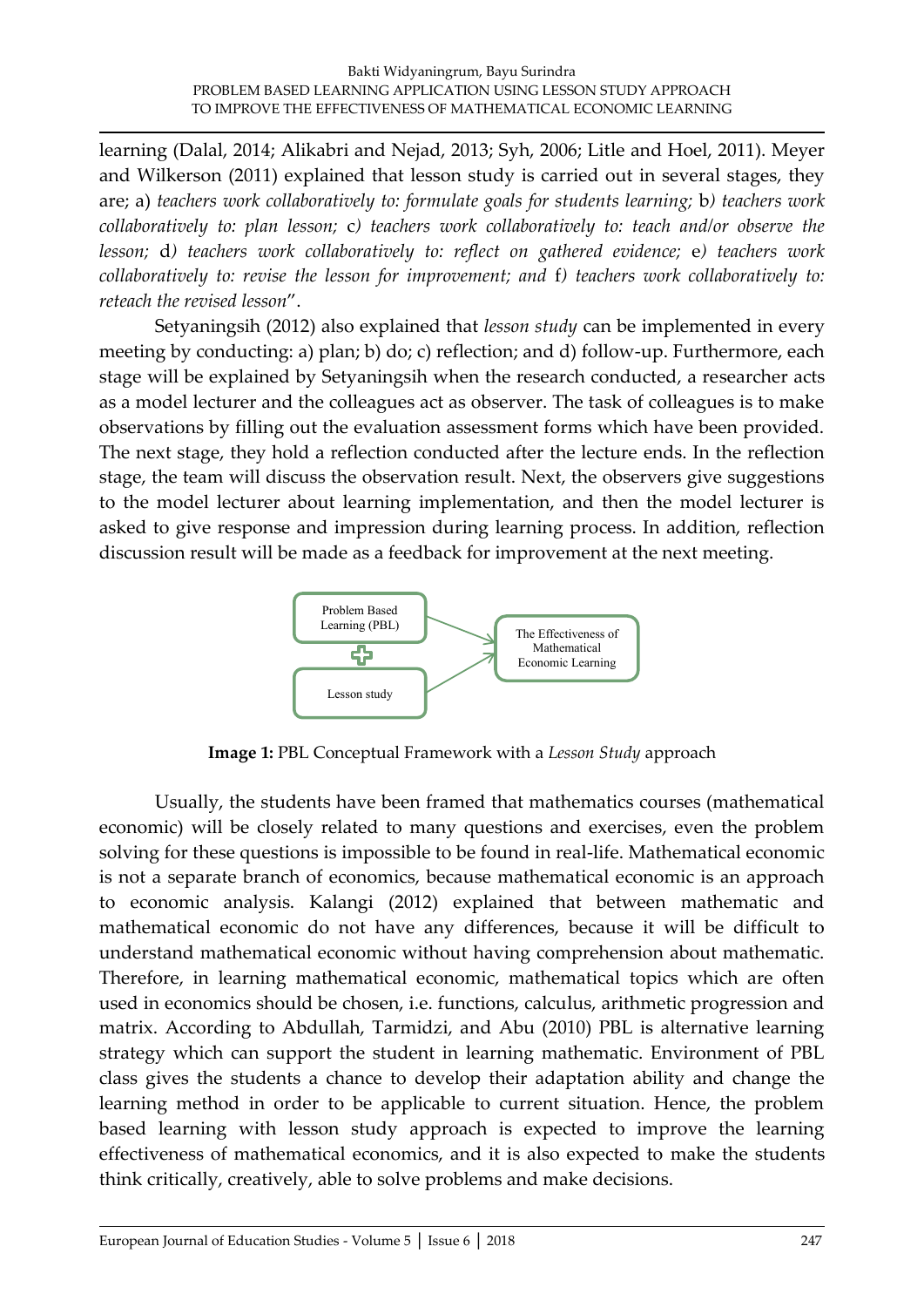## **3. Material and Methods**

This research uses classroom action research. According to Wardani (2004), Classroom Action Research aims to solve problems and reform teaching and learning process reflectively in order to improve learning quality and students' learning outcomes. In other words, Classroom Action Research is not merely about learning outcome, but the improvement of the effective learning also part of improving education quality. Young, Rapp, and Murphy (2008) explained that there are four essence stages within the Classroom Action Research, they are: a) Preparation and Planning; b) Implementation; c) Observation; d) Reflection.

Classroom Action Research is implemented to improve the effectiveness of mathematical economic learning using *problem based learning*. It also uses *lesson study* approach. The subjects of this research were 15 students of second-year students of the Economic Education Program at University of Nusantara PGRI Kediri. The object of this research is the effectiveness of mathematical economic learning. Technique of analysis data used in this research is descriptive analysis using Microsoft Excel as a tools to find out the effectiveness of mathematical economic learning before and after conducting Classroom Action Analysis.



**Image 2:** Cycle of Classroom Action Analysis Young, Rapp, and Murphy (2008)

# **4. Results and Discussion**

Based on the research finding that was adjusted to cycle and procedure of the classroom action analysis, it was known that Problem Based Learning (PBL) using Lesson Study approach was able to improve the learning effectiveness with critical thinking, creative thinking problem solving, and decision making as the indicator on the mathematical economic learning. Each indicator will be explained in the discussion below:

Based on the research finding, it showed that the PBL application through *lesson study* approach was able to improve critical thinking skills of the students. The grades range of 1-5 in this study is very low, 6-10 is low, 11-15 is high, and 16-20 is very high. In the pre-cycle, it showed that there were 4 students who had very low grade in critical thinking skill. It rapidly decreased in first cycle, there were only 2 students who had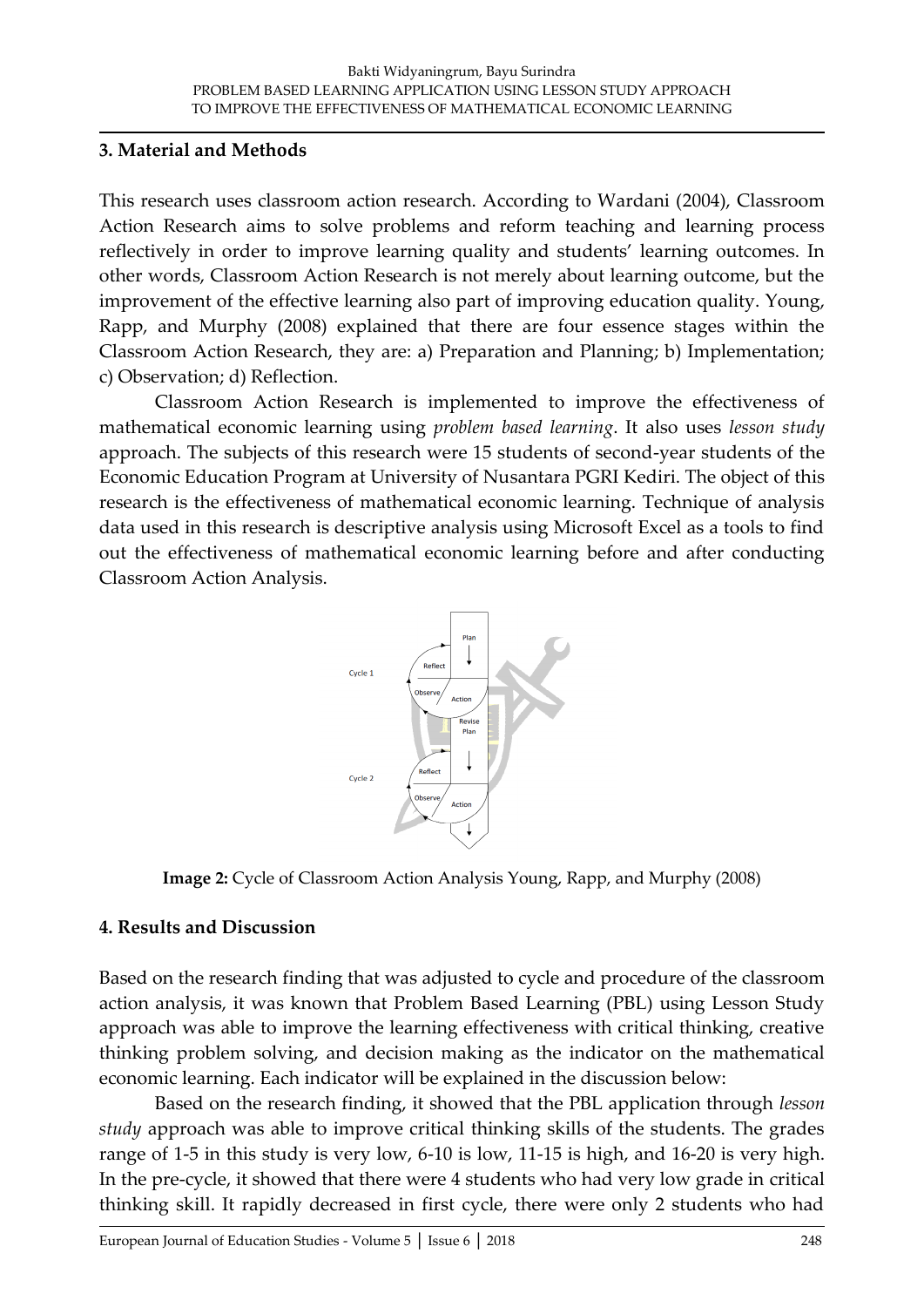low grade in critical thinking skill, and there were no students who had low grade in the second cycle. It was directly proportional to the results of the students who had a very high grade, which was in pre-cycle no one had very high grades but it increased up to 3 students after the second cycle was applied.



**Image 3:** Category of *Critical Thinking* Indicator (research finding processed in 2018)

In the creative thinking, grade range of 1-5 is very low, 6-10 is low, 11-15 is high, and 16-20 is very high. It showed on the table below, in the pre-action, there was only one student who has very low grade in creative thinking, and in the first cycle, there was no student who had very low grade in creative thinking. Meanwhile, since preaction, there was one student who gained very high grade in creative thinking, and it significantly increased in second cycle, there were 6 students.



**Image 4:** Category of *Creative Thinking* Indicator (research finding processed in 2018)

*Problem solving* is one of indicators which can be categorized as low category since preaction was started. In other words, the student's ability in solving some problems given by their lecturer was very bad. Even though there was one student who gained very good category in problem solving section, there were 5 students who had very bad category. However, it decreased to 2 students when second cycle conducted, and the student who gained very high grade increased to 5 students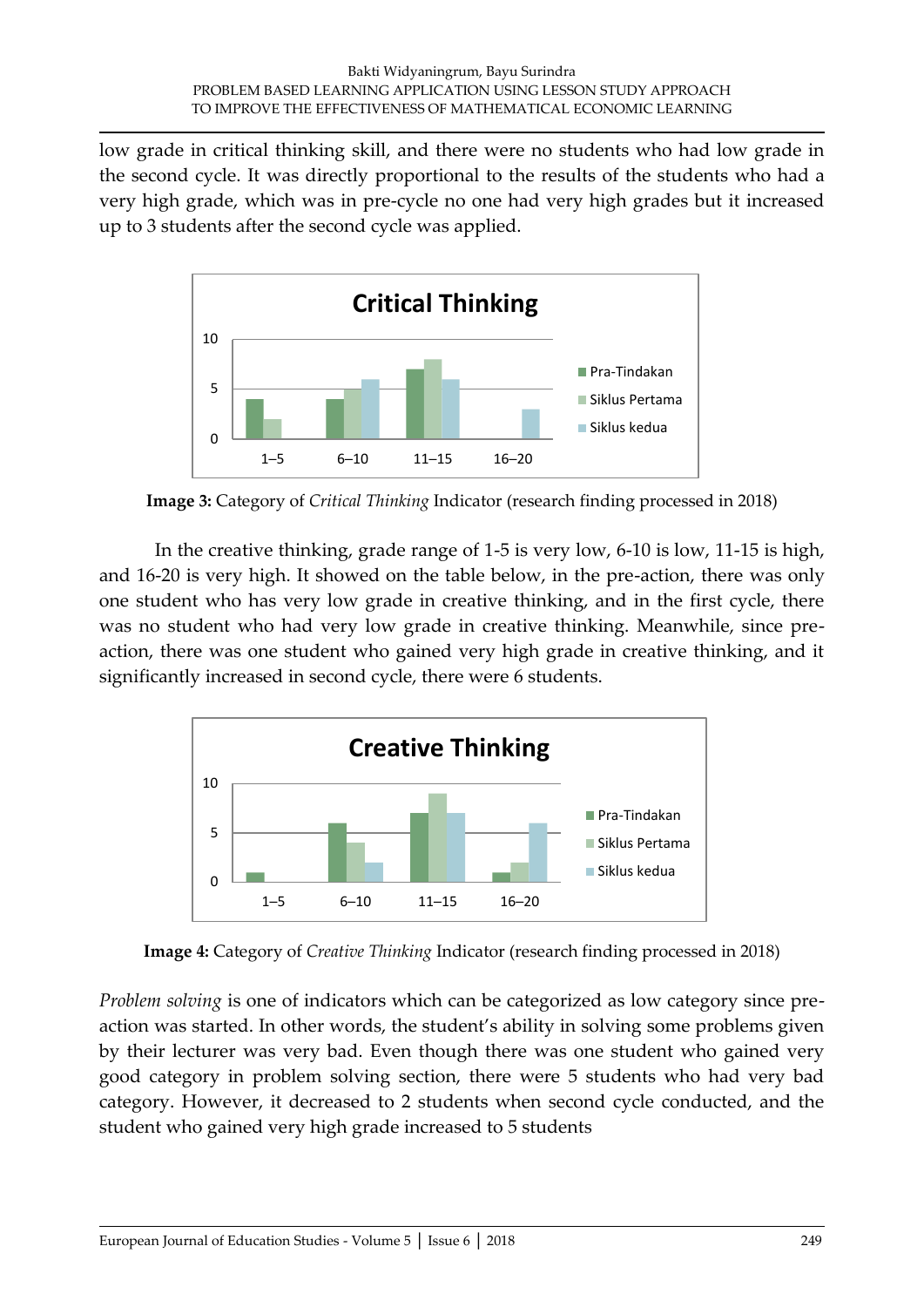

**Image 5:** Category of *Problem Solving* Indicator *(*research finding processed in 2018)

*Decision Making* is one of indicators which can be categorized as good category since pre-action was started. It showed in the table below, there was 1 student in the preaction who got very bad category in decision making, and there were no students who got very bad category in the first cycle. Meanwhile, there were 4 students who had decision making skill since the beginning of pre-action. In the second action, the students who had decision making skill significantly increased to 10 students.

Based on the descriptive analysis, it can be proven that the application of *problem based learning* with *lesson study* approach can improve the effectiveness of learning on the mathematical economic course.



**Image 6:** Category of *Decision Making* Indicator (research finding processed in 2018)

# **5. Conclusion**

.

Based on the discussion and analysis which has been explained above, it can be generally concluded that it is time for university or other colleges to use students center learning method, and one of the learning centered or focused on the students is problem based learning. The application of PBL method using *study lesson* approach proved to be able to improve the effectiveness of student learning in the classroom. Therefore, this research finding complements previous researches which have similar conclusions and results.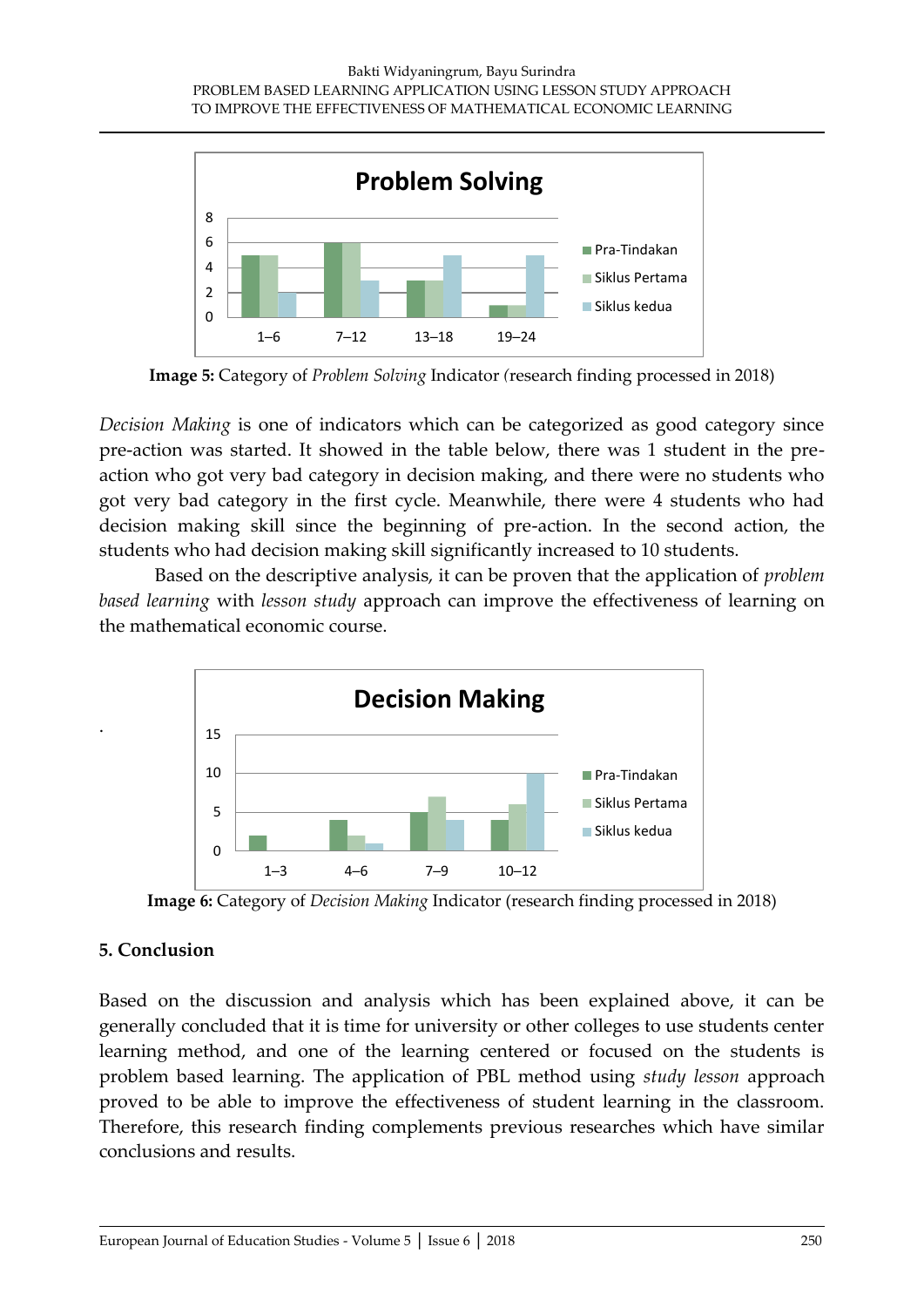### **Reference**

- Abdullah, N.I., Tarmizi, R.A., & Abu, R. (2010). The Effects of Problem Based Learning on Mathematics Performance and Affective Attributes in Learning Statistics at Form Four Secondary Level. *Procedia Social and Behavioral Sciences* 8.370-376
- Alikabri, M. & Nejad, A.M. (2013). On The Effectiveness of Team Teaching in Promoting Learners Grammatical Proficiency. *Canadian Journal of Education*. 36.3 Barrows, H. (2002). Is it truly possible to have such a thing as PBL?. *Distance Education*, 23 (1), 119-122
- Collins, J.W., & O'Brien, N.P. (2003). *Greenwood Dictionary of Education*. Westport. CT: Greenwood.
- Dalal, S. (2014). Use of Team Teaching in Instruction. *International Journal of Scientific Research,* 3(2), 139-144
- Demirel, M & Dagyar, M. (2016). Effects of Problem-Based Learning on Attitude: A Meta-analysis Study*. Eurasia Journal of Mathematics, Science and Technology Education*, 12 (8), 2115-2137
- Edens, K.M. (2000). Preparing Problem Solvers for the 21st century through Problem-Based Learning*. College Teaching*, 48 (2), 55-60
- Ginting. (2008). *Esensi Praktis Belajar dan Pembelajaran*. Bandung: Humaniora
- Kalangi, J.B. (2012). *Matematika Ekonomi dan Bisnis*. Jakarta: Salemba Empat
- Lathika, K. (2016). Student Centered Learning. *International Journal of Current Research and Modern Education (IJCRME),* 1(1), 677-680
- Little, A. dan Hoel, A. (2011). Interdisciplinary Team Teaching: An Effective Method to Transform Student Attitudes. *The Journal of Effective Teaching*, 11 (1).
- Mishan, F.M. (2011). Whose Learning is it Anyway? Problem-Based Learning in Language Teacher Development. *Innovation in Language Learning and Teaching*, 5(3), 253-272.
- Savery, J.R. (2006). Overview of problem-based learning: Definitions and distinctions. *Interdisciplinary Journal of Problem-Based Learning*, 1(1), 3-9.
- Syh, J.J. (2006). Research on the Effects of Team Teaching upon Two Secondary School Teachers. *Educational Research*, 48 (2).
- Wardani, I., G.A.K, Wihardit and Nasoetina. (2004). *Penelitian Tindakan Kelas*. Jakarta: Universitas Terbuka Press
- Watkins, C., Carnell, E., & Lodge, C. (2007). *Effective learning in Classrooms*. London: Paul Chapman Publishing.
- Young, M.R., Rapp, E., & Murphy, J.W. (2010). Action Research: Enhancing Classroom Practice and Fulfilling Educational Responsibilities. *Journal of Instructional Pedagogies*, Vol. 3.